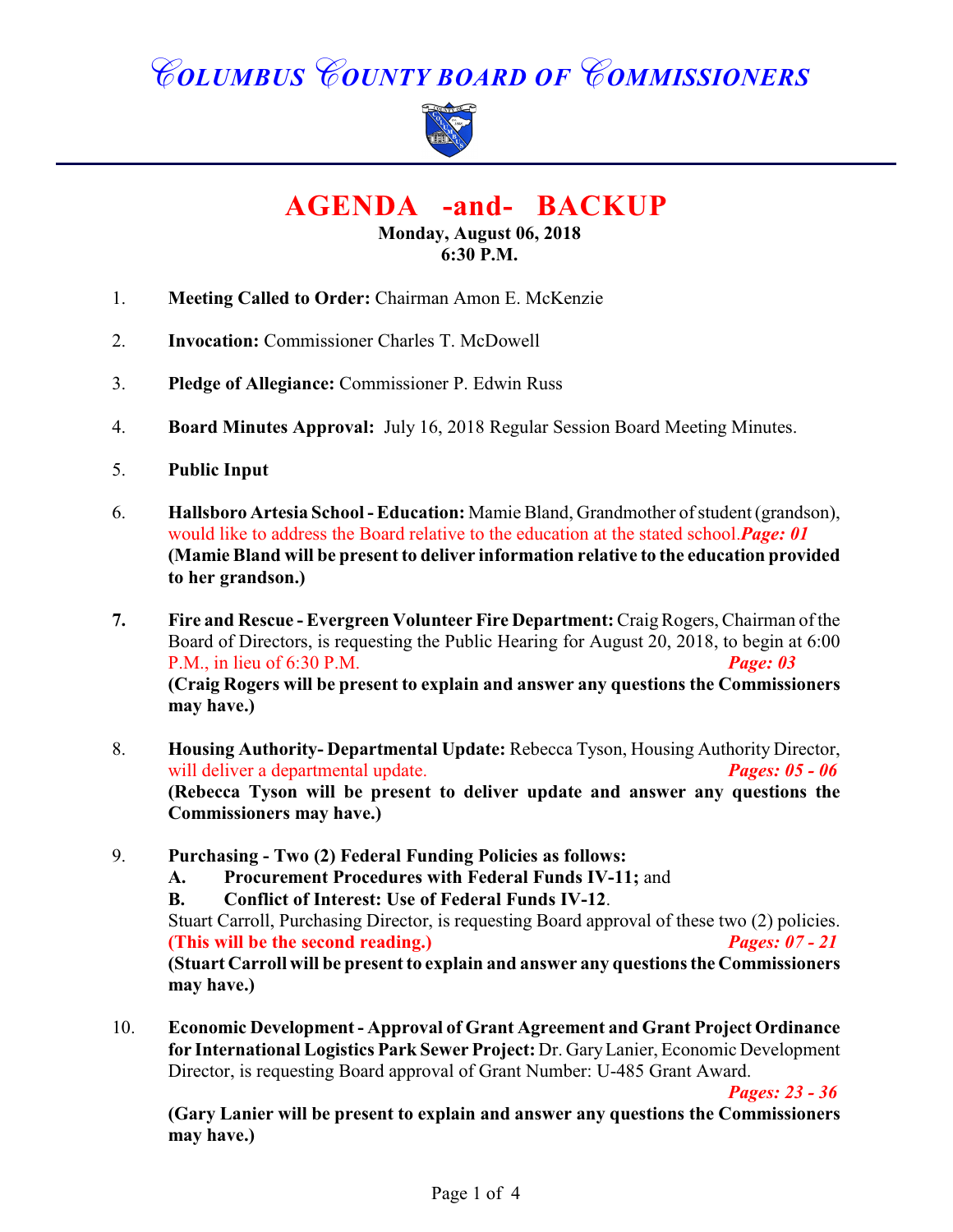- 11. **Economic Development Establishment of Date and Time for Public Hearing:** Dr. Gary Lanier, Economic Development Director, is requesting the Board to establish a date and time for a Public Hearing for a proposed Economic Development Grant for the Boys and Girls Home Horse Stables and Venue. *Page: 37* **(Gary Lanier will be present to explain and answer any questions the Commissioners may have.)**
- 12. **Planning Establishment of Date and Time for Public Hearing:** Samantha Alsup, Planning Director, is requesting the Board to establish August 20, 2018, at 6:30 P.M., as the date and time for a Public Hearing on proposed regulations on the establishment and operations of commercial shooting range facilities in Columbus County. *Page: 39* **(Samantha Alsup will be present to explain and answer any questions the Commissioners may have.)**
- 13. **Administration Approval of Hazard Mitigation Grant Project Ordinance (HMGP:** Michael H. Stephens, County Manager, is requesting Board approval and adoption.

*Pages: 41 - 42*

**(Michael Stephens will be present to explain and answer any questions the Commissioners may have.)**

14. **Administration - Hazard Mitigation Grant Project North Carolina Emergency Management (NCEM) Disaster Relief Assistance (DRA) 17 Grant Project Ordinance:** Michael H. Stephens, County Manager, is requesting Board approval and adoption.

*Pages: 43 - 44*

**(Michael Stephens will be present to explain and answer any questions the Commissioners may have.)**

- 15. **Administration 2018 Urgent Repair Program Professional Services Agreement:** Michael H. Stephens, County Manager, is requesting Board approval of the Professional Services Agreement between The Adams Company and Columbus County. *Pages: 45 - 50* **(Michael Stephens will be present to explain and answer any questions the Commissioners may have.)**
- 16. **Administration North Carolina Housing Finance Agency 2018 Urgent Repair Program (URP) Documents:** Michael H. Stephens, County Manager, is requesting Board approval of the following documents for the Urgent Repair Program:
	- A. Post-Approval Documentation;
	- B. Assistance Policy,
	- C. Procurement and Disbursement Policy;
	- D. Conflict of Interest Statement,
	- E. Language Access Plan;
	- F. Delegation Resolution;
	- G. Grant Project Ordinance;
	- H. Approval to advertise the grant in The News Reporter on August 10, 2018.

*Pages: 51 - 78*

**(Michael Stephens will be present to explain and answer any questions the Commissioners may have.)**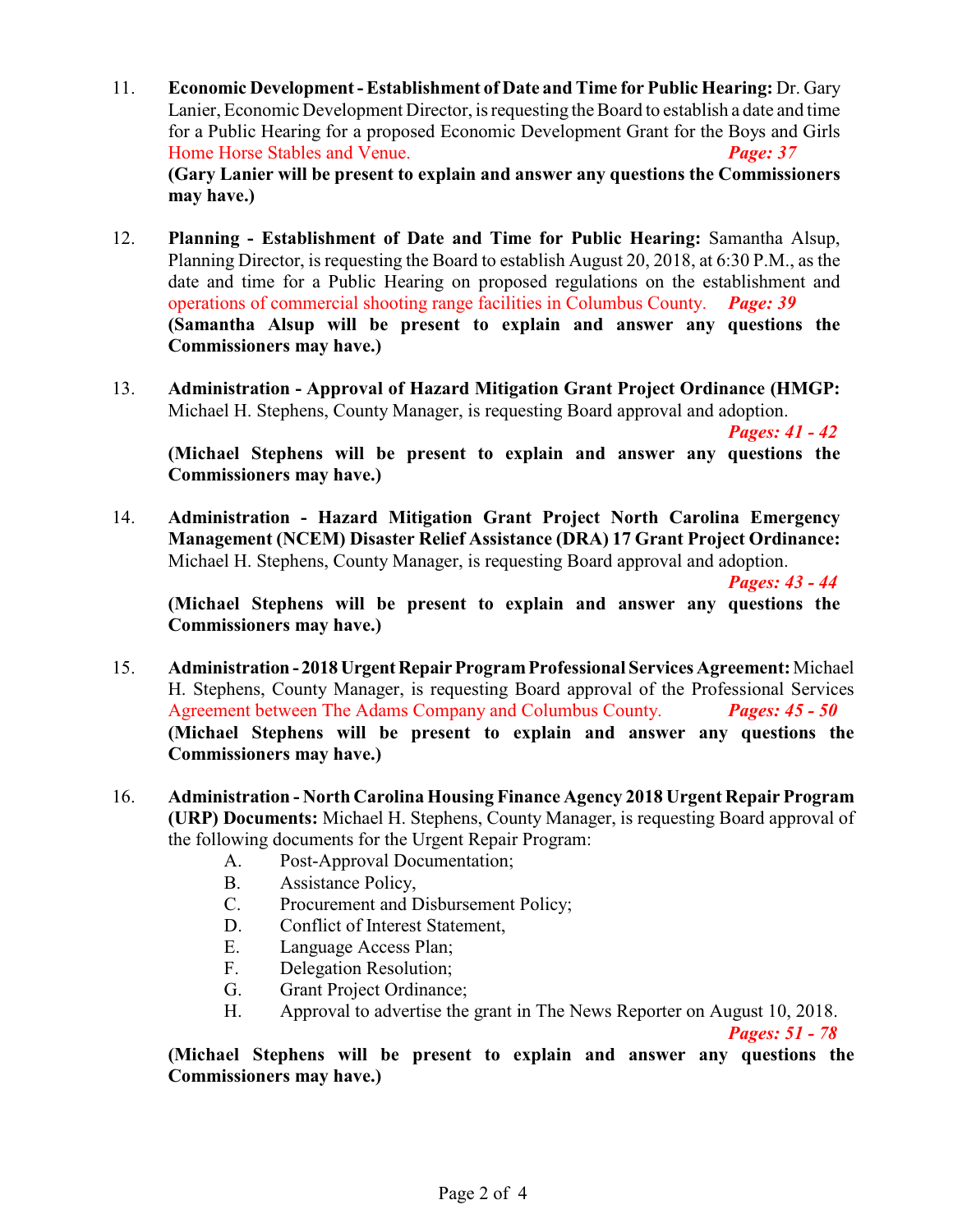17. **Governing Body - Designation of Voting Delegate for 111th NCACC Annual Conference:** Michael H. Stephens, County Manager, is requesting the Board to appoint a voting delegate for the 111th NCACC Annual Conference on August 23-25, 2018.

*Pages: 79 - 80*

**(Michael Stephens will be present to explain and answer any questions the Commissioners may have.)**

- 18. **Resolution Designation of Quarter-Cent (1/4** ¢**) Cent Sales Tax Proceeds Resolution:** Vice Chairman Trent Burroughs is requesting Board approval and adoption.*Page: 81 - 82* **(Vice Chairman Burroughs will be present to explain and answer any questions the Commissioners may have.)**
- 19. **Appointments/Re-Appointments/Replacements to Boards, Commissions and Committees:** June B. Hall, Clerk to the Board, is requesting the Board to appoint, re-appoint or replace members on the following council and authority. *Page: 83* **(June B. Hall will be present to explain and answer any questions the Commissioners may have.)**

| <b>COMMITTEE</b>                                               | ZONE/<br>EB | PERSON(S)        | <b>EXPIR.</b><br><b>DATE</b> |
|----------------------------------------------------------------|-------------|------------------|------------------------------|
| Animal Control Advisory Council                                |             | Vacant           |                              |
| Industrial Facilities Pollution Control Financing<br>Authority | EB          | Carl Meares, Jr. | 06/30/2018                   |

#### **RECESS REGULAR SESSION and enter into COMBINATION MEETING of COLUMBUS COUNTY WATER and SEWER DISTRICTS I, II, III, IV and V BOARD MEETING**

#### 20. **Columbus County Water and Sewer Districts I, II, III, IV and V - Approval of Board Meeting Minutes:**

July 16, 2018 **Combination Meeting** of Columbus County Water and Sewer Districts I, II, III, IV and V Board Meeting **(5 sets)**

21. **Columbus County Water and Sewer District V - Old Dock Elementary School Sewer Project CDBG-I Funds - Award of Contracts for Grant Administration and Engineering Services:** Michael H. Stephens, County Manager, is requesting Board approval of contracts between Columbus County and Green Engineering, and Pro, Incorporated. *Pages: 85 - 90*

**(Michael H. Stephens, County Manager, will be present to explain and answer any questions the Commissioners may have.)**

#### **ADJOURN COMBINATION MEETING of COLUMBUS COUNTY WATER and SEWER DISTRICTS I, II, III, IV and V BOARD MEETING**